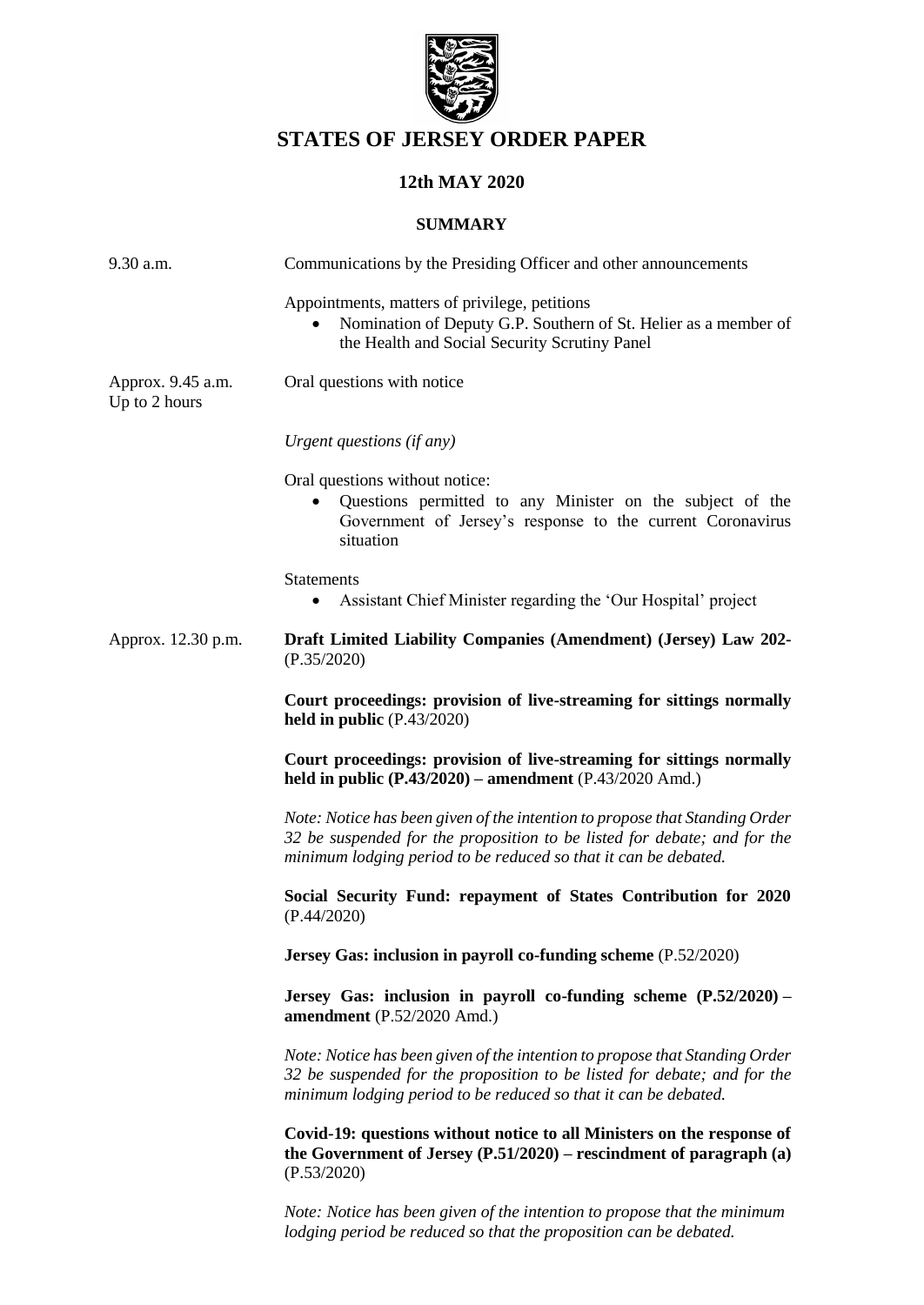

#### **[Arrangements for questions without notice to all Ministers](https://statesassembly.gov.je/AssemblyPropositions/2020/P.54-2020.pdf)** (P.54/2020)

*Note: Notice has been given of the intention to propose that the minimum lodging period be reduced so that the proposition can be debated.*

**[Arrangements for questions without notice to all Ministers](https://statesassembly.gov.je/AssemblyPropositions/2020/P.54-2020Amd.pdf)  [\(P.54/2020\): amendment](https://statesassembly.gov.je/AssemblyPropositions/2020/P.54-2020Amd.pdf)** (P.54/2020 Amd.)

**[Period of Questions Without Notice to the Chief Minister at every](https://statesassembly.gov.je/AssemblyPropositions/2020/P.57-2020.pdf)  [scheduled Sitting](https://statesassembly.gov.je/AssemblyPropositions/2020/P.57-2020.pdf)** (P.57/2020)

*Note: Notice has been given of the intention to propose that the minimum lodging period be reduced so that the proposition can be debated.*

**[Draft Covid-19 \(Capacity and Self-Determination\) \(Jersey\)](https://statesassembly.gov.je/AssemblyPropositions/2020/P.58-2020.pdf)  [Regulations 202-](https://statesassembly.gov.je/AssemblyPropositions/2020/P.58-2020.pdf)** (P.58/2020)

*Note: Notice has been given of the intention to propose that the minimum lodging period be reduced so that the proposition can be debated.*

Arrangement of public business at subsequent meetings

*Lunch adjournment likely around 12.45 p.m., until 2.15 p.m. If business is not completed by around 5.30 p.m. the Assembly usually adjourns for the evening and will resume its meeting at 9.30 a.m. on Wednesday 13th and Thursday 14th May 2020 if necessary.*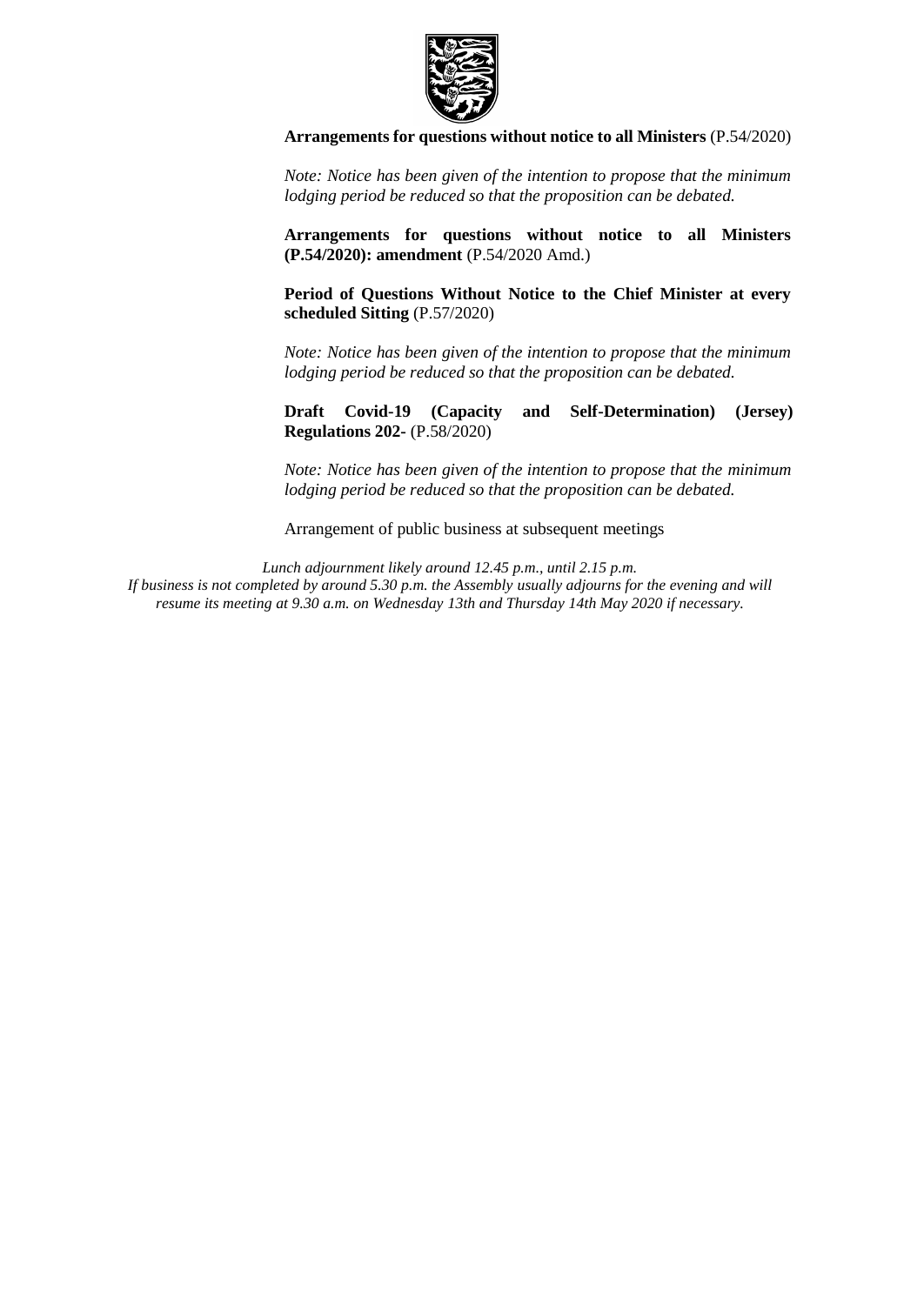

# **STATES OF JERSEY ORDER PAPER**

# **12th MAY 2020**

### **CONSOLIDATED**

# **A. COMMUNICATIONS BY THE PRESIDING OFFICER**

# **B. TABLING OF SUBORDINATE ENACTMENTS**

*(Explanatory note attached)*

\*

\*

\*

| Prison (Temporary Amendment – Covid-19) (Jersey) Rules 2020.<br>Minister for Home Affairs.                                                                                                                         | R&O.44/2020. |
|--------------------------------------------------------------------------------------------------------------------------------------------------------------------------------------------------------------------|--------------|
| Covid-19 (Construction Work) (Jersey) Order 2020.<br>Minister for Health and Social Services.                                                                                                                      | R&O.51/2020. |
| Covid-19 (Restricted Movement) (Amendment – Second Extension) (Jersey)<br>Order 2020.<br>Minister for Health and Social Services.                                                                                  | R&O.52/2020. |
| Capacity and Self-Determination (Miscellaneous Provisions and Prescribed<br>Fees and Forms) (Amendment) (Jersey) Order 2020.<br>Minister for Health and Social Services.                                           | R&O.53/2020. |
| EU Legislation (Sanctions – Yemen) (Amendment No. 2) (Jersey) Order 2020.<br>Minister for External Relations.                                                                                                      | R&O.54/2020. |
| Taxation (Implementation) (International Tax Compliance) (Common<br>Reporting Standard) (Amendment of Regulations No. 3 - Participating<br>Jurisdictions) (Jersey) Order 2020.<br>Minister for External Relations. | R&O.55/2020. |
| Covid-19 (Restricted Movement) (Amendment – Exceptions) (Jersey) Order<br>2020.<br>Minister for Health and Social Services.                                                                                        | R&O.56/2020. |
| Covid-19 (Restricted Trading) (Jersey) Order 2020.<br>Minister for Health and Social Services.                                                                                                                     | R&O.57/2020. |
| Road Traffic (St. Saviour) (Amendment No. 12) (Jersey) Order 2020.<br>Minister for Infrastructure.                                                                                                                 | R&O.58/2020. |
| Covid-19 (Construction Work) (Amendment – Extension) (Jersey) Order<br>2020.<br>Minister for Health and Social Services.                                                                                           | R&O.59/2020. |
| Covid-19 (Restricted Movement) (Amendment – Exceptions, Public Places<br>and Third Extension) (Jersey) Order 2020.<br>Minister for Health and Social Services.                                                     | R&O.60/2020. |
| Covid-19 (Restricted Trading) (Amendment) (Jersey) Order 2020.<br>Minister for Health and Social Services.                                                                                                         | R&O.61/2020. |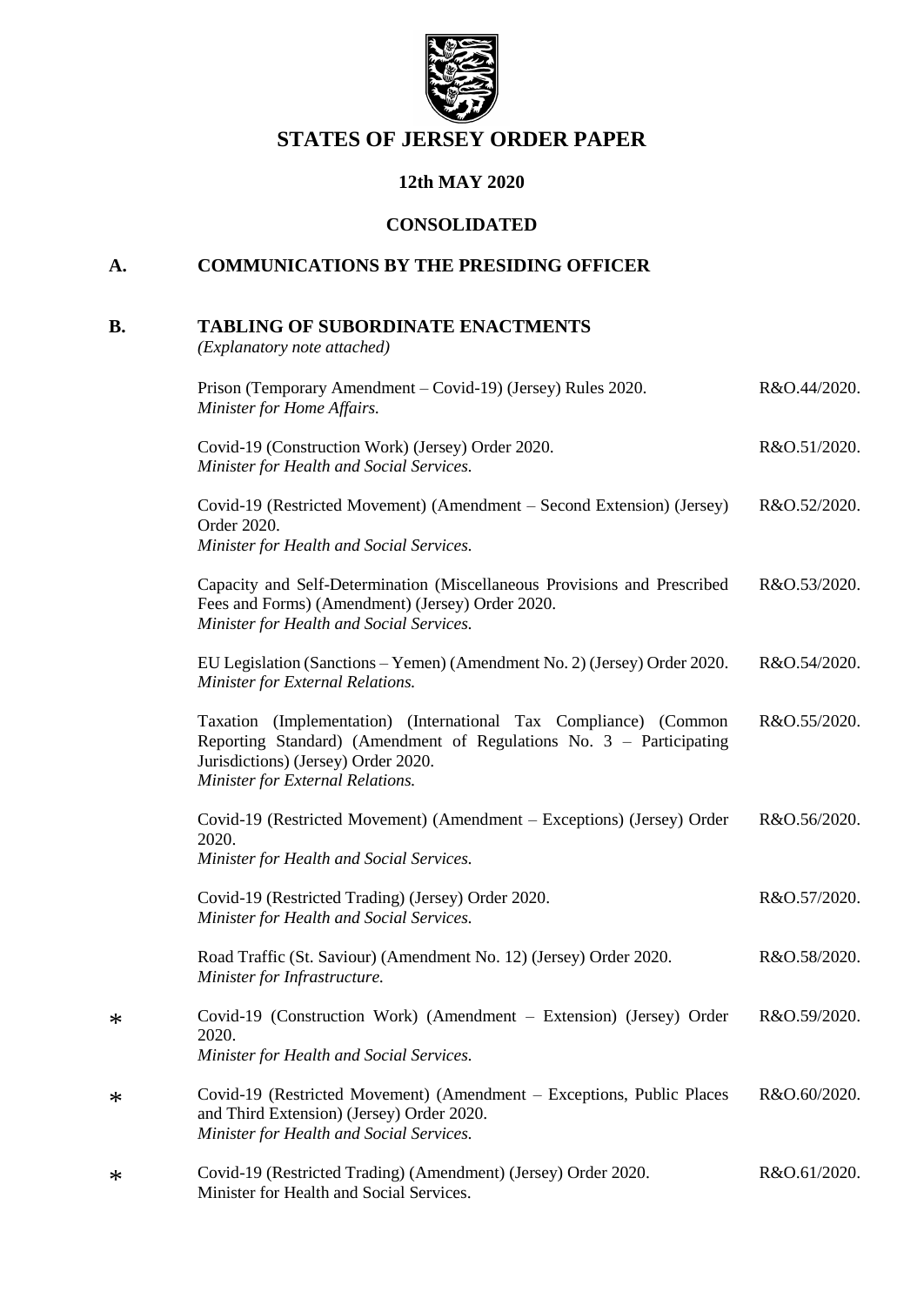

\* Public Health and Safety (Rented Dwellings – Minimum Standards and Prescribed Hazards) (Amendment) (Jersey) Order 2020. *Minister for Health and Social Services.* R&O.62/2020.

# **C. DOCUMENTS PRESENTED**

| $\ast$ | Draft Limited Liability Companies (Amendment) (Jersey) Law 202-<br>(P.35/2020): comments.<br>Presented: 7th May 2020, Economic and International Affairs Scrutiny<br>Panel.                                  | P.35/2020.<br>Com. |
|--------|--------------------------------------------------------------------------------------------------------------------------------------------------------------------------------------------------------------|--------------------|
| $\ast$ | Social Security Fund: repayment of States Contribution for 2020 (P.44/2020) –<br>comments.<br>Presented: 7th May 2020, Council of Ministers.                                                                 | P.44/2020.<br>Com. |
| $\ast$ | Jersey Gas: inclusion in payroll co-funding scheme $(P.52/2020)$ – comments.<br>Presented: 7th May 2020, Minister for Economic Development, Tourism, Sport<br>and Culture.                                   | P.52/2020.<br>Com. |
|        | Insurance.<br>Presented: 27th April 2020, Comptroller and Auditor General.                                                                                                                                   | R.44/2020.         |
|        | Office of the Comptroller and Auditor General: Annual Report and Accounts<br>for the year ended 31 December 2019.<br>Presented: 1st May 2020, Comptroller and Auditor General.                               | R.45/2020.         |
|        | Employment Forum: appointment of Chair and members.<br>Presented: 6th May 2020, Minister for Social Security.                                                                                                | R.46/2020.         |
|        | Jersey Advisory and Conciliation Service: Board Members' Report and<br>Financial Statements for the year ended 31st December 2019.<br>Presented: 6th May 2020, Minister for Social Security.                 | R.47/2020.         |
| ∗      | States Employment Board: Annual Report 2019.<br>Presented: 7th May 2020, States Employment Board.                                                                                                            | R.48/2020.         |
| D.     | <b>NOTIFICATION OF LODGED PROPOSITIONS</b>                                                                                                                                                                   |                    |
| $\ast$ | Court proceedings: provision of live-streaming for sittings normally held in<br>public $(P.43/2020)$ – amendment.<br>Lodged: 11th May 2020, Deputy M. Tadier of St. Brelade.                                 | P.43/2020.<br>Amd. |
| $\ast$ | Jersey Gas: inclusion in payroll co-funding scheme $(P.52/2020)$ – amendment.<br>Lodged: 11th May 2020, Deputy G.P. Southern of St. Helier.                                                                  | P.52/2020.<br>Amd. |
|        | Covid-19: questions without notice to all Ministers on the response of the<br>Government of Jersey $(P.51/2020)$ – rescindment of paragraph (a).<br>Lodged: 24th April 2020, Deputy R.J. Ward of St. Helier. | P.53/2020.         |
|        | Arrangements for questions without notice to all Ministers.<br>Lodged: 27th April 2020, Deputy R. Labey of St. Helier.                                                                                       | P.54/2020.         |
|        | Arrangements for questions without notice to all Ministers (P.54/2020):<br>amendment.<br>Lodged: 1st May 2020, Deputy J.M. Maçon of St. Saviour.                                                             | P.54/2020.<br>Amd. |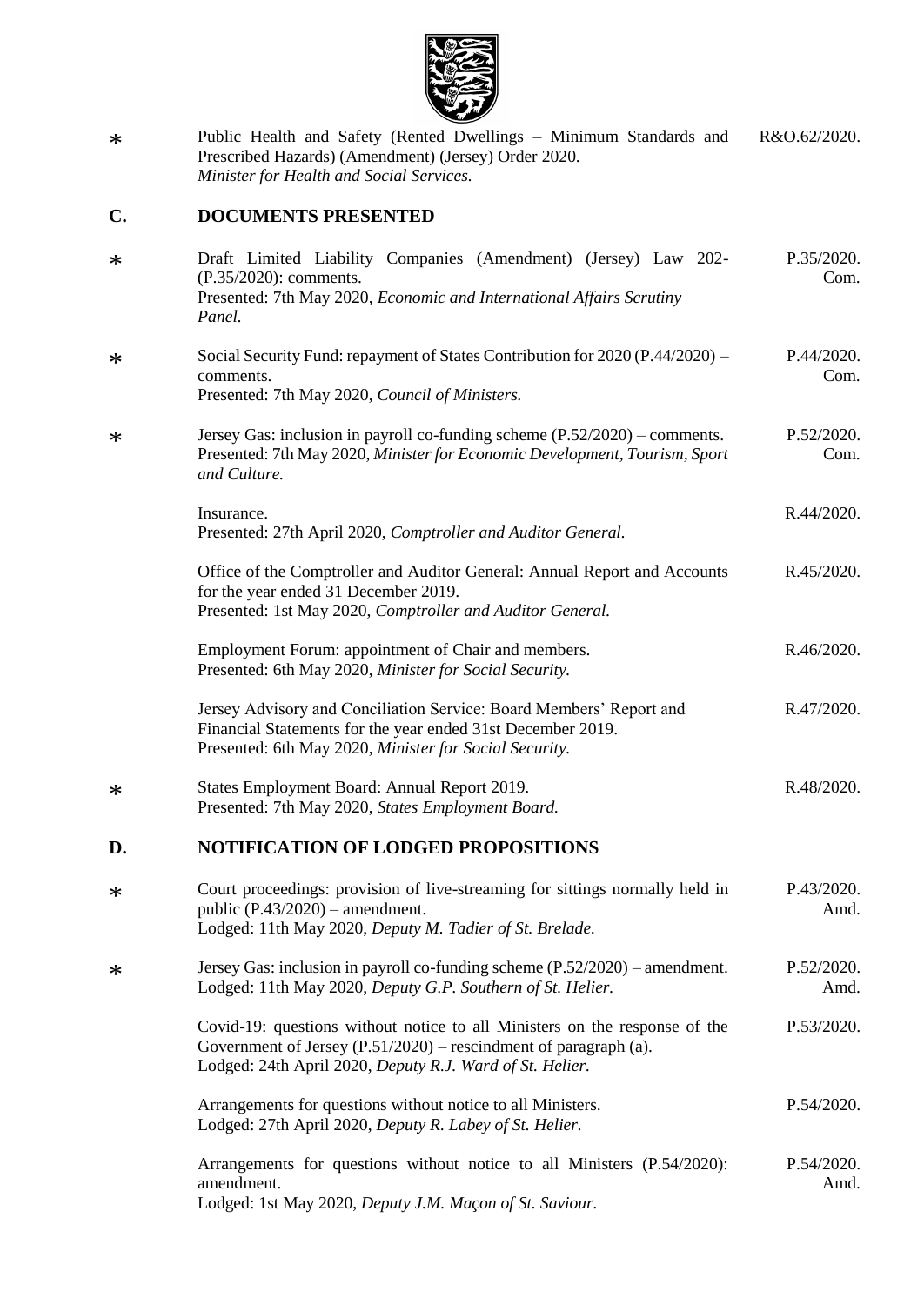

| Draft Air Navigation (Rules of the Air) (Amendment No. 2) (Jersey)<br>Regulations 202-.<br>Lodged: 29th April 2020, Minister for External Relations. | P.55/2020. |
|------------------------------------------------------------------------------------------------------------------------------------------------------|------------|
| Putting Jersey businesses first.<br>Lodged: 1st May 2020, Deputy K.F. Morel of St. Lawrence.                                                         | P.56/2020. |
| Period of Questions Without Notice to the Chief Minister at every scheduled<br>Sitting.<br>Lodged: 6th May 2020, Deputy M. Tadier of St. Brelade.    | P.57/2020. |
| Draft Covid-19 (Capacity and Self-Determination) (Jersey) Regulations 202-.<br>Lodged: 6th May 2020, Minister for Health and Social Services.        | P.58/2020. |

## **E. WITHDRAWAL OF LODGED PROPOSITIONS**

In accordance with Standing Order 34(1), the proposer of the following proposition lodged 'au Greffe' has informed the Greffier of the States that it is to be withdrawn –

[Draft Covid-19 \(Capacity and Self-Determination\) \(Jersey\) Regulations 202-.](https://statesassembly.gov.je/AssemblyPropositions/2020/P.47-2020.pdf) Lodged: 17th April 2020, *[Minister for Health and Social Services.](https://statesassembly.gov.je/AssemblyPropositions/2020/P.47-2020.pdf)* [P.47/2020.](https://statesassembly.gov.je/AssemblyPropositions/2020/P.47-2020.pdf)

# **F. APPOINTMENT OF MINISTERS, COMMITTEES AND PANELS**

Nomination of Deputy G.P. Southern of St. Helier as a member of the Health and Social Security Scrutiny Panel.

# **G. MATTERS OF PRIVILEGE**

# **H. PETITIONS**

# **I. QUESTIONS**

#### (a) – **Written Questions** *(attached)*

- **WQ.151/2020** 1. The Chief Minister will table an answer to a question asked by the Deputy of St. Martin regarding non-Covid 19-related Government of Jersey projects.
- **WQ.152/2020** 2. The Minister for Infrastructure will table an answer to a question asked by the Connétable of St. Helier regarding the lease arrangements for Warwick Farm.
- **WQ.153/2020** 3. The Minister for Health and Social Services will table an answer to a question asked by Deputy J.H. Perchard of St. Saviour regarding construction permits during the Coronavirus crisis.
- **WQ.154/2020** 4. The Minister for Health and Social Services will table an answer to a question asked by Senator K.L. Moore regarding G.P. services during the Coronavirus crisis.
- **WQ.155/2020** 5. The Chief Minister will table an answer to a question asked by Senator K.L. Moore regarding employees and consultants of the Government of Jersey who continue to reside in the U.K.
- **WQ.156/2020** 6. The Minister for Health and Social Services will table an answer to a question asked by Senator K.L. Moore regarding polymerise chain reaction (P.C.R.) testing and antibody testing for Covid-19.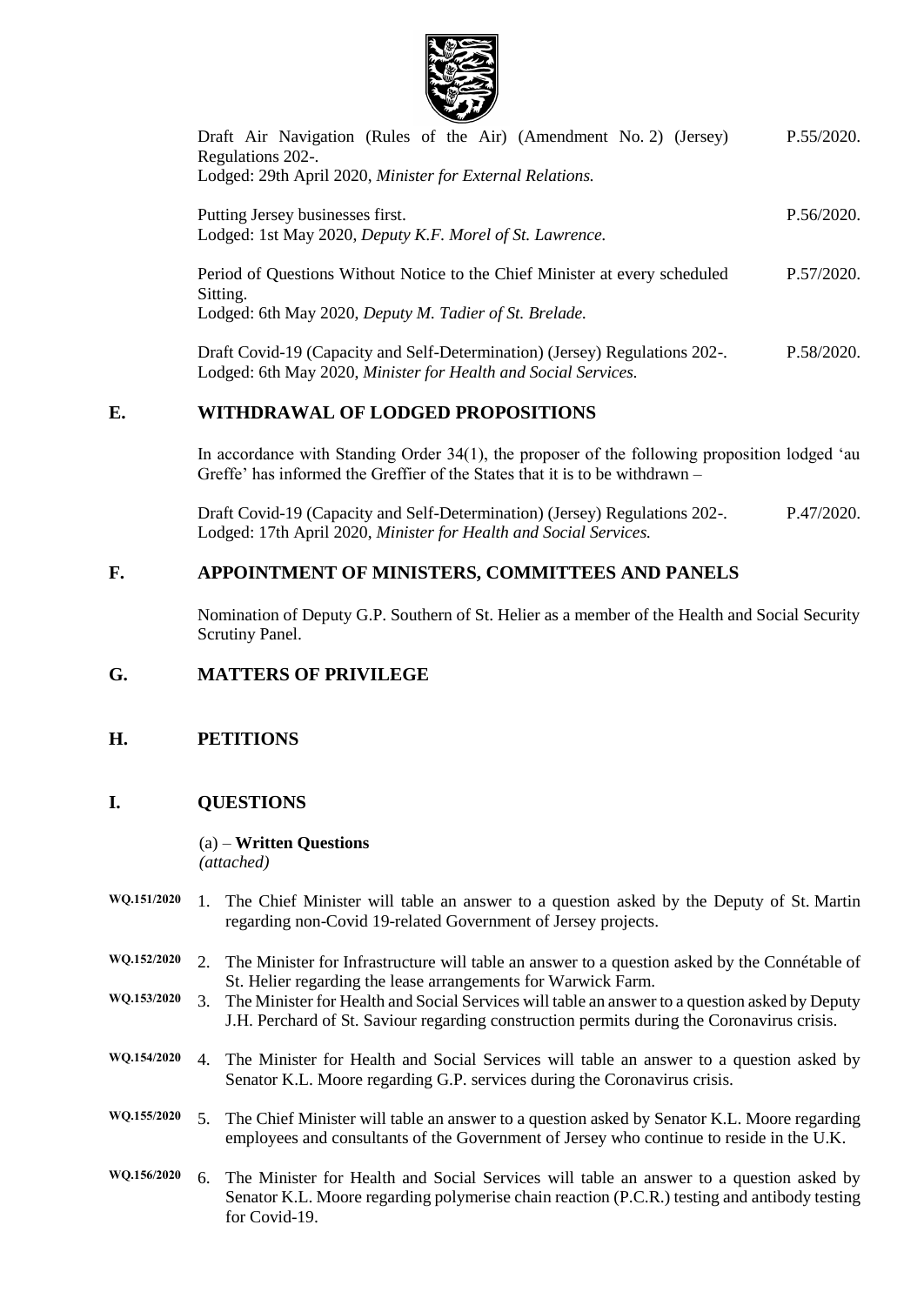

- **WQ.157/2020** 7. The Minister for Treasury and Resources will table an answer to a question asked by the Deputy of St. John regarding the support available to companies who are exempt from corporation tax.
- **WQ.158/2020** 8. The Minister for Infrastructure will table an answer to a question asked by Deputy R.J. Ward of St. Helier regarding the subsidy paid to Liberty Bus for the provision of a school bus service.
- **WQ.159/2020** 9. The Minister for the Environment will table an answer to a question asked by Deputy R.J. Ward of St. Helier regarding the use of the Climate Emergency Fund during the Coronavirus crisis.
- **WQ.160/2020** 10. The Minister for Social Security will table an answer to a question asked by Deputy R.J. Ward of St. Helier regarding the Covid Related Emergency Support Scheme.
- **WQ.161/2020** 11. The Chief Minister will table an answer to a question asked by Deputy R.J. Ward of St. Helier regarding the recovery plan of the Government of Jersey in relation to the Coronavirus crisis.
- **WQ.162/2020** 12. The Minister for Health and Social Services will table an answer to a question asked by Deputy K.F. Morel of St. Lawrence regarding the Covid-19 (Restricted Movement) (Jersey) Order 2020.
- **WQ.163/2020** 13. The Minister for International Development will table an answer to a question asked by Deputy K.F. Morel of St. Lawrence regarding the work of the Jersey Overseas Aid Commission during the Coronavirus crisis.
- **WQ.164/2020** 14. The Minister for Education will table an answer to a question asked by Deputy K.F. Morel of St. Lawrence regarding access by Jersey schoolchildren to Internet-based devices at home.
- **WQ.165/2020** 15. The Chief Minister will table an answer to a question asked by Deputy K.F. Morel of St. Lawrence regarding the Modernisation and Digital work programme.
- **WQ.166/2020** 16. The Minister for External Relations will table an answer to a question asked by Deputy K.F. Morel of St. Lawrence regarding the Government of Jersey's Brexit-planning activity.
- **WQ.167/2020** 17. The Minister for Health and Social Services will table an answer to a question asked by Deputy C.S. Alves of St. Helier regarding the prospect of subsidising home-visits undertaken by G.P.s.
- **WQ.168/2020** 18. The Minister for Social Security will table an answer to a question asked by Deputy C.S. Alves of St. Helier regarding the financial support available to people who are unable to work but whose place of work is operational.
- **WQ.169/2020** 19. The Minister for Health and Social Services will table an answer to a question asked by Deputy C.S. Alves of St. Helier regarding the system of permits for construction sites.
- **WQ.170/2020** 20. The Minister for Health and Social Services will table an answer to a question asked by Deputy C.S. Alves of St. Helier regarding the contact-tracing to be undertaken by the Government of Jersey during the Coronavirus crisis.
- **WQ.171/2020** 21. The Minister for Health and Social Services will table an answer to a question asked by Deputy C.S. Alves of St. Helier regarding Covid-19 antibody testing.
- **WQ.172/2020** 22. The Minister for Children and Housing will table an answer to a question asked by the Deputy of St. Peter regarding the guidelines provided to landlords, and landlords' agents, during the Coronavirus crisis.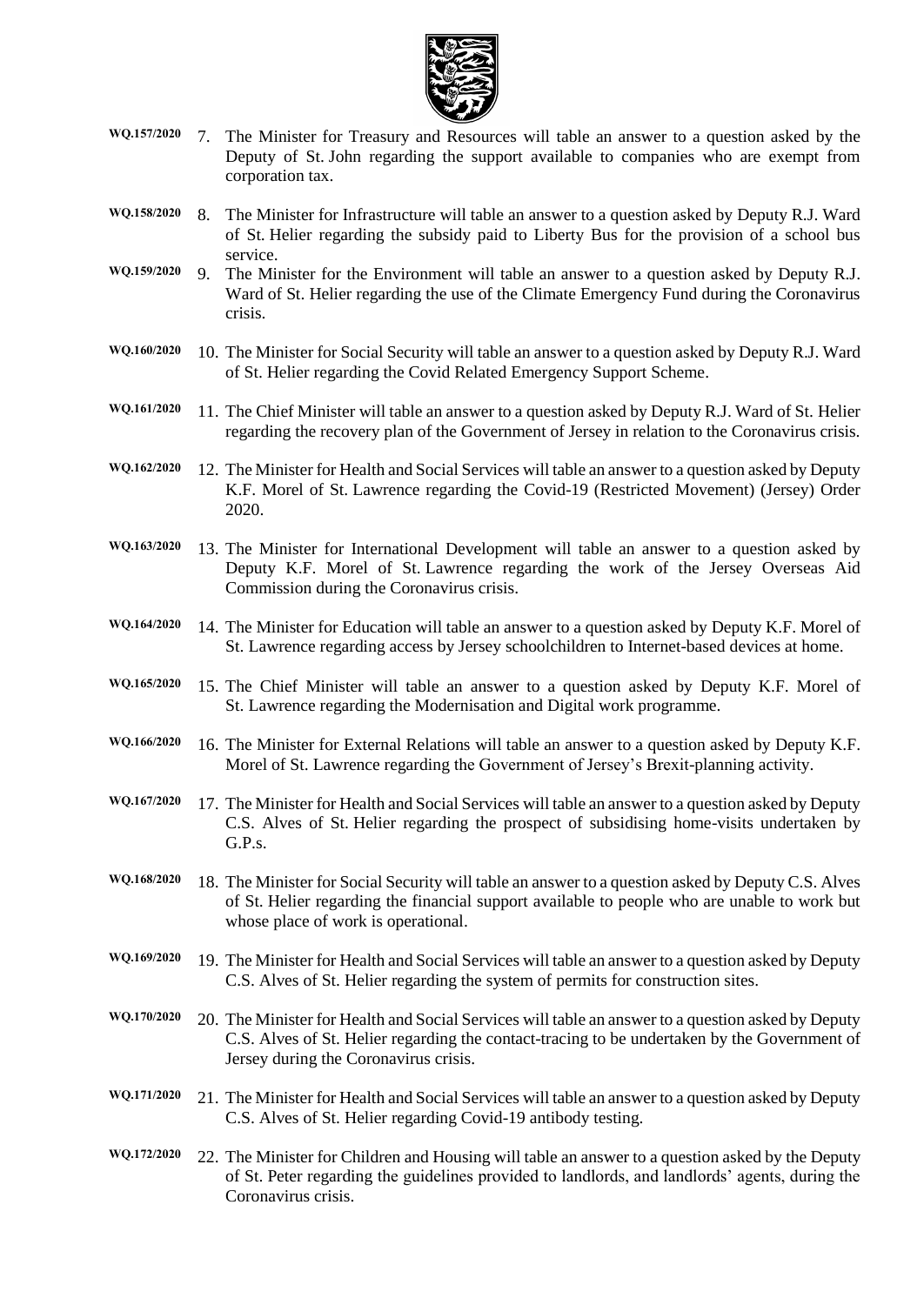

- **WQ.173/2020** 23. The Minister for Health and Social Services will table an answer to a question asked by Deputy R.J. Ward of St. Helier regarding the staffing of the 'Nightingale' Hospital.
- **WQ.174/2020** 24. The Minister for Treasury and Resources will table an answer to a question asked by the Connétable of St. Martin regarding the external contracts of JT.
- **WQ.175/2020** 25. The Minister for the Environment will table an answer to a question asked by the Connétable of St. Martin regarding the effectiveness of animal welfare legislation in the Island.
- **WQ.176/2020** 26. The Minister for Treasury and Resources will table an answer to a question asked by Deputy M. Tadier of St. Brelade regarding signage erected at St. Catherine's Breakwater.
- **WQ.177/2020** 27. The Minister for Health and Social Services will table an answer to a question asked by Deputy G.P. Southern of St. Helier regarding the Government's stock of personal protective equipment.
- **WQ.178/2020** 28. The Minister for Health and Social Services will table an answer to a question asked by Deputy G.P. Southern of St. Helier regarding nurse-to-patient ratios.
- **WQ.179/2020** 29. The Minister for Treasury and Resources will table an answer to a question asked by Deputy I. Gardiner of St. Helier regarding the Government Co-Funded Payroll Scheme.
- **WQ.180/2020** 30. The Minister for Social Security will table an answer to a question asked by Deputy I. Gardiner of St. Helier regarding the administration of Income Support during the Coronavirus crisis.
- **WQ.181/2020** 31. The Minister for Economic Development, Tourism, Sport and Culture will table an answer to a question asked by Deputy I. Gardiner of St. Helier regarding the redeployment of locallybased workers to essential areas of employment.

# **(b) – Oral Questions**

(120 minutes)

**OQ.132/2020** 1. Deputy L.M.C. Doublet of St. Saviour will ask the following question of H.M. Attorney General –

> "What assessment did H.M. Attorney General make of the public interest in deciding not to pursue offences under the Policing of Beaches (Jersey) Regulations 1959 relating to the walking of dogs on beaches between 1st and 12th May 2020?"

**OQ.117/2020** 2. The Deputy of St. Mary will ask the following question of the Minister for Economic Development, Tourism, Sport and Culture –

> "Will the Minister explain why the Channel Islands Competition and Regulation Authorities (C.I.C.R.A.) are to separate from 1st July 2020, and confirm that there will be no change to the powers and authorities vested in the Jersey Competition Regulatory Authority (J.C.R.A.) without the prior approval of the States Assembly?"

**OQ.114/2020** 3. Deputy K.F. Morel of St. Lawrence will ask the following question of the Minister for Education –

> "Is it the Minister's assessment that all school pupils have access to a laptop computer in their homes to enable home-schooling, and if not, will she inform the Assembly what steps, if any, she is taking, to ensure that they do?"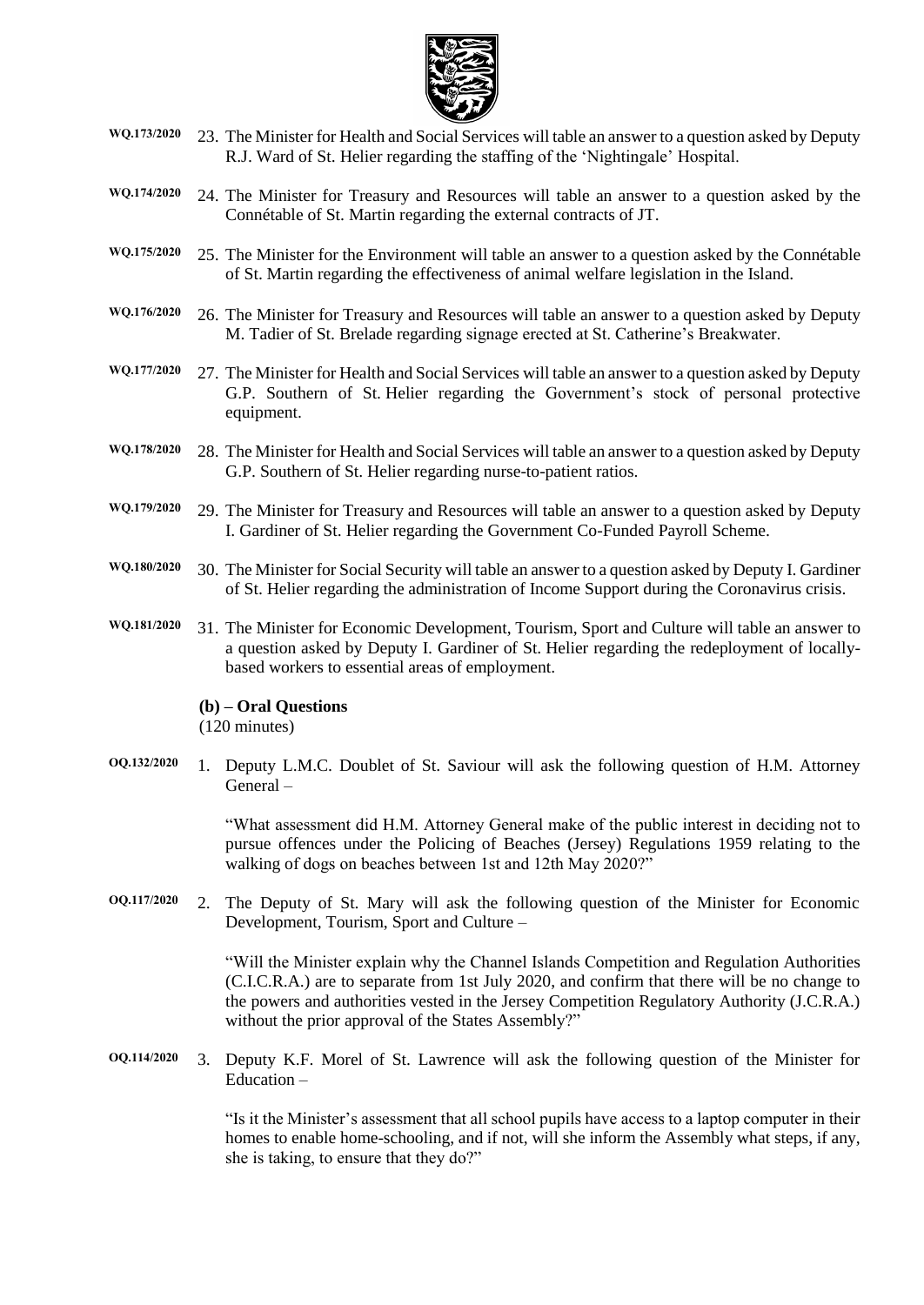

**OQ.113/2020** 4. The Deputy of St. Martin will ask the following question of the Minister for Infrastructure –

"Has the Minister met the Connétable of St. Helier to discuss the closure of roads and lanes in Town in order to ensure sufficient and safe access for both pedestrians and cyclists; and if so, what actions, if any, have been, or will be, undertaken as a result?"

**OQ.128/2020** 5. Deputy M.R. Le Hegarat of St. Helier will ask the following question of the Minister for Children and Housing –

> "Will the Minister advise whether he is aware of any seasonal workers who have lost their accommodation due to the Coronavirus crisis (as highlighted by the Shelter Trust) and, if so, how many; and will he state what Government investigation, if any, there has been (or will be) into this matter?"

**OQ.112/2020** \* 6. The Connétable of St. Brelade will ask the following question of the Minister for Health and Social Services –

> "With reference to private contractors managing the clinical waste from care homes, what guidelines, if any, are currently in place in respect of the collection of Covid-19 waste; the protection of the contractors' staff and care home staff; and when were any such guidelines provided?"

**OQ.123/2020** 7. Deputy R.J. Ward of St. Helier will ask the following question of the Minister for the Environment –

> "Will the Minister provide an update on the progress towards Island-wide air-quality monitoring and, given the correlation found in studies in other regions between air pollution and Covid-19 mortality rates, will he pursue such monitoring as a matter of urgency?"

**OQ.126/2020** 8. The Connétable of St. Helier will ask the following question of the Minister for Infrastructure –

> "Is the Minister aware of any increase in the number of cyclists and pedestrians using the promenade along Victoria Avenue and of any consequent increase in the risk of collisions between users of such public spaces and, if there has been such an increase, what solutions, if any, is he examining to allow walkers and cyclists to move about the Island safely while respecting the need for physical distancing?"

**OQ.125/2020** 9. Deputy I. Gardiner of St. Helier will ask the following question of the Minister for Home Affairs –

> "Will the Minister advise what steps, if any, are being taken to allow the Jersey Police Complaints Authority either to undertake its own investigations, or to engage its own investigating officers, as a means of dealing with complaints, to ensure that it is not reliant on the Professional Standards Department of the States of Jersey Police to undertake such investigations?"

**OQ.120/2020** 10. The Deputy of St. Peter will ask the following question of the Minister for Economic Development, Tourism, Sport and Culture –

> "Following the recent report that British Airways may close down its operations out of Gatwick Airport, what contingency arrangements, if any, is the Government putting in place to ensure that Jersey has regular and affordable flights to, and from, the U.K. once current travel restrictions are lifted?"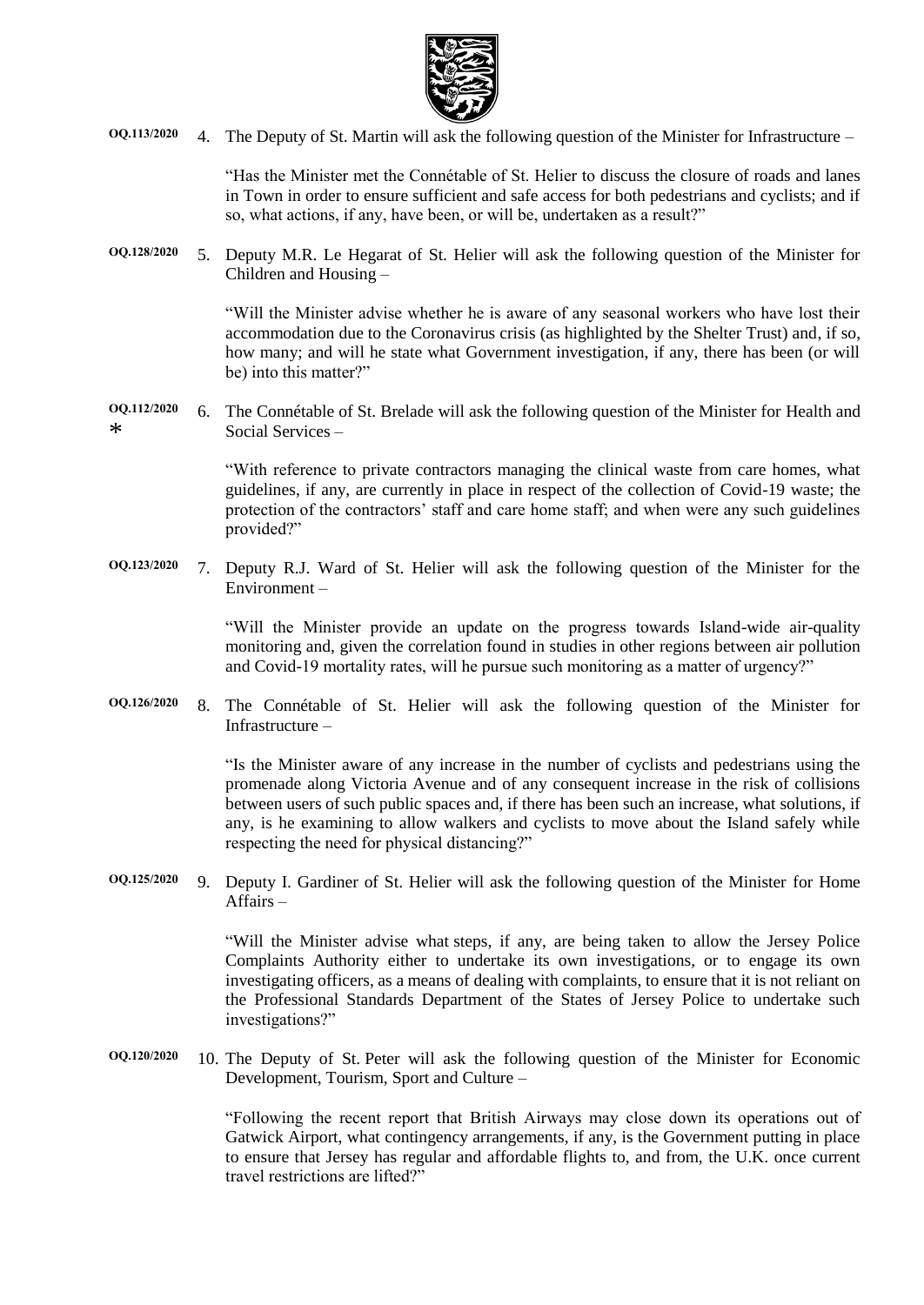

**OQ.110/2020** 11. Deputy C.S. Alves of St. Helier will ask the following question of the Minister for Education –

"Will the Minister explain what actions, if any, are being taken to support those students who do not have access to their own Internet-enabled devices at home?"

**OQ.118/2020** 12. Deputy M. Tadier of St. Brelade will ask the following question of the Minister for Infrastructure –

> "Will the Minister advise what chemicals are being used to disinfect 'high traffic areas' around the Island later this month as a response to the Covid-19 outbreak; and will he state what environmental impact assessment, if any, has been undertaken of the effects of this operation on local wildlife?"

**OQ.121/2020** 13. Deputy K.G. Pamplin of St. Saviour will ask the following question of the Minister for Infrastructure –

> "Further to his response to Written Question 543/2019, will the Minister update the Assembly on the planning applications made on behalf of the Health and Community Services Department for the work to be undertaken on Clinique Pinel and the surrounding area, including the provision of a place of safety and the transfer of functions from Orchard House?"

**OQ.129/2020** 14. Deputy M.R. Higgins of St. Helier will ask the following question of the Minister for Health and Social Services –

> Given that there are currently 12 "presumptive deaths" amongst the 24 people reported to have died from Covid-19 in Jersey, will the Minister advise members what steps, if any, are being taken to determine conclusively the cause of death of these 12 'presumptive' victims and, furthermore, to ensure that, in future, any deaths from Covid-19 are accurately and conclusively determined?"

**OQ.116/2020** 15. Senator K.L. Moore will ask the following question of the Chief Minister –

"Will the Chief Minister update the Assembly on any work that is being undertaken to review prospective savings and cuts in relation to Government departments and Governmentcommissioned services; and will he advise whether there are any plans not to reopen some Government services as the Island comes out of the COVID-19 pandemic?"

**OQ.115/2020** 16. Deputy K.F. Morel of St. Lawrence will ask the following question of the Minister for Infrastructure –

> "Prior to entering into an agreement for the 'deep cleaning' of St Helier's public realm, were environmental impact assessments undertaken by his department and, if so, will the Minister share the findings of any such assessments with the Assembly?"

**OQ.122/2020** 17. Deputy K.G. Pamplin of St. Saviour will ask the following question of the Minister for Health and Social Services –

> "Will the Minister provide an assessment of how effectively the mental health service is operating during the Covid-19 pandemic, and confirm whether both mental health patients and front-line staff are being tested for Covid-19?"

**OQ.119/2020** 18. Deputy M. Tadier of St. Brelade will ask the following question of the Minister for Health and Social Services –

> "Are there any plans for Jersey to have its own radiotherapy unit; if so, will the Minister set out the timeline for its introduction; and if not, will he explain why not?"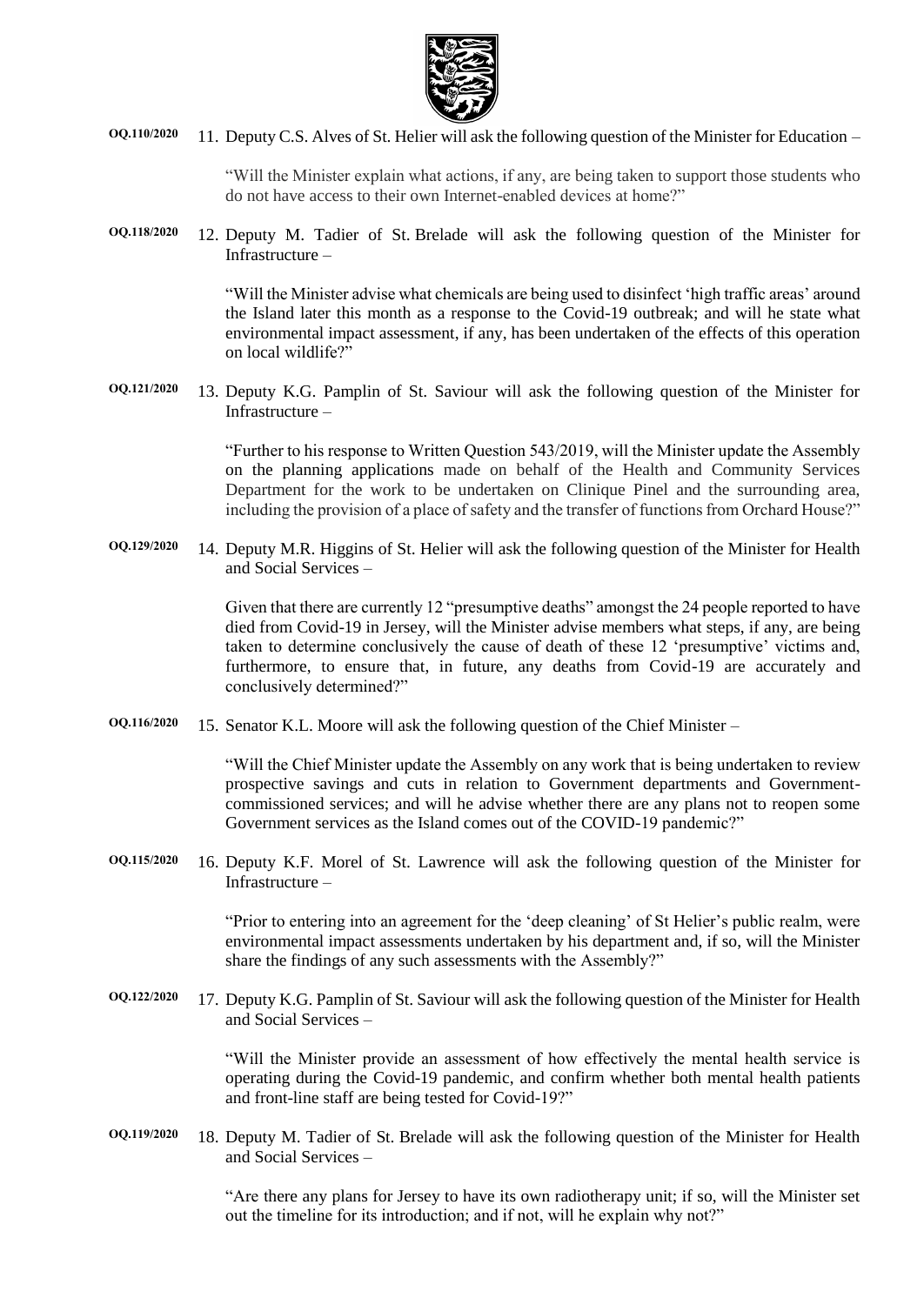

**OQ.131/2020** 19. Deputy I. Gardiner of St. Helier will ask the following question of the Minister for Economic Development, Tourism, Sport and Culture –

> "Will the Minister advise what plans, if any, are in place to ensure that on-Island workers are redeployed, in the first instance, before any outside workers are brought in to ensure that there is a sufficient supply of labour in essential areas during the Covid 19 crisis?"

**OQ.124/2020** 20. Deputy R.J. Ward of St. Helier will ask the following question of the Minister for Health and Social Services –

> "Will the Minister provide a breakdown of what personal protective equipment (P.P.E.), and support for the use of this equipment, has been made available by the Government to States and Parish-owned nursing homes?"

**OQ.130/2020** 21. Deputy M.R. Higgins of St. Helier will ask the following question of the Minister for the Environment –

> "Following presentation of the Comptroller and Auditor General's recent report, 'Use of Enforcement Powers' (R.40/2020), will the Minister advise members what actions he is taking to address the findings of the report in respect of his department and, in particular, to clear the backlog of outstanding enforcement actions?"

**OQ.127/2020** 22. The Connétable of St. Helier will ask the following question of the Minister for Economic Development, Tourism, Sport and Culture –

> "Will the Minister advise members of any cost to the public of separating the Channel Islands Competition and Regulation Authorities (C.I.C.R.A.); and will he explain why it was determined that it was not possible for a pan-Island approach to continue?"

**OQ.111/2020** 23. Deputy C.S. Alves of St. Helier will ask the following question of the Minister for Social Security –

> "Will the Minister advise whether there are plans to follow the U.K. Government in creating new rules that would enable employees to carry over unused statutory annual leave entitlement accrued during the Covid-19 outbreak into the next two years?"

#### **(c) – Questions to Ministers without notice –**

Questions permitted to any Minister on the subject of the Government of Jersey's response to the current Coronavirus situation.

### **J. PERSONAL STATEMENTS**

## **K. STATEMENTS ON A MATTER OF OFFICIAL RESPONSIBILITY**

 $\ast$ The Assistant Chief Minister will make a statement regarding the 'Our Hospital' project.

### **L. PUBLIC BUSINESS**

**Draft Limited Liability Companies [\(Amendment\)](https://statesassembly.gov.je/assemblypropositions/2020/p.35-2020.pdf) (Jersey) Law 202-.** Lodged: 30th March 2020, *Minister for External [Relations.](https://statesassembly.gov.je/assemblypropositions/2020/p.35-2020.pdf)* [P.35/2020.](https://statesassembly.gov.je/assemblypropositions/2020/p.35-2020.pdf)

\* [Draft Limited Liability Companies \(Amendment\) \(Jersey\) Law 202-](https://statesassembly.gov.je/AssemblyPropositions/2020/P.35-2020Com.pdf) (P.35/2020): [comments.](https://statesassembly.gov.je/AssemblyPropositions/2020/P.35-2020Com.pdf) Presented: 7th May 2020, *[Economic and International Affairs Scrutiny Panel.](https://statesassembly.gov.je/AssemblyPropositions/2020/P.35-2020Com.pdf)* [P.35/2020.](https://statesassembly.gov.je/AssemblyPropositions/2020/P.35-2020Com.pdf) [Com.](https://statesassembly.gov.je/AssemblyPropositions/2020/P.35-2020Com.pdf)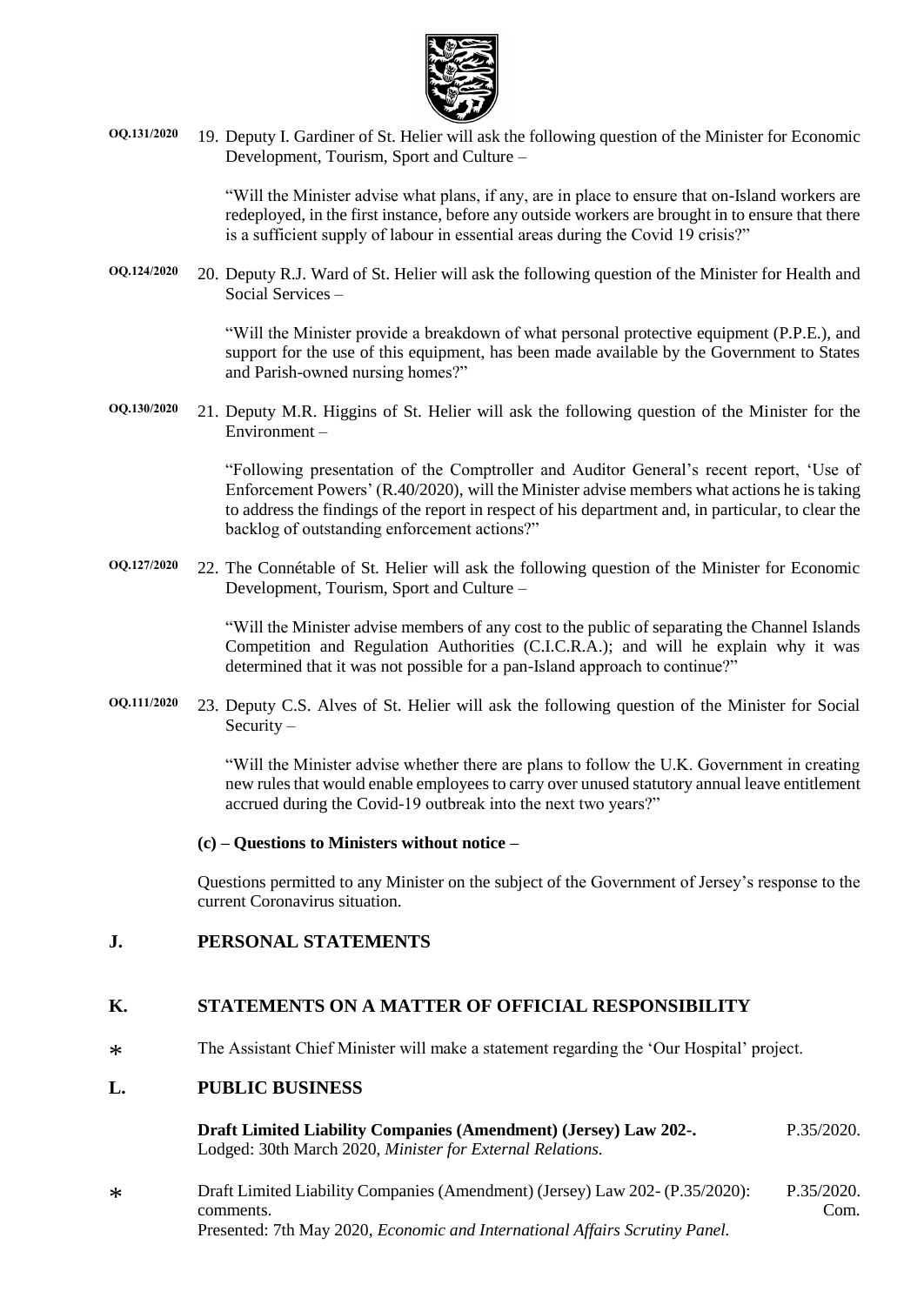

**[Court proceedings: provision of live-streaming for sittings normally held in](https://statesassembly.gov.je/AssemblyPropositions/2020/P.43-2020.pdf)** 

**[public.](https://statesassembly.gov.je/AssemblyPropositions/2020/P.43-2020.pdf)** [Lodged: 14th April 2020,](https://statesassembly.gov.je/AssemblyPropositions/2020/P.43-2020.pdf) *Deputy M. Tadier of St. Brelade.* **[Court proceedings: provision of live-streaming for sittings normally held in](https://statesassembly.gov.je/AssemblyPropositions/2020/P.43-2020Amd.pdf)  [public \(P.43/2020\)](https://statesassembly.gov.je/AssemblyPropositions/2020/P.43-2020Amd.pdf) – amendment.** [Lodged: 11th May 2020,](https://statesassembly.gov.je/AssemblyPropositions/2020/P.43-2020Amd.pdf) *Deputy M. Tadier of St. Brelade.* [P.43/2020.](https://statesassembly.gov.je/AssemblyPropositions/2020/P.43-2020Amd.pdf) [Amd.](https://statesassembly.gov.je/AssemblyPropositions/2020/P.43-2020Amd.pdf) *Note: Because of the requirement for a one-week lodging period, the minimum lodging period of the amendment of Deputy M. Tadier of St. Brelade will expire on Monday 18th May 2020. Furthermore, notification for the proposition to be listed for debate could not be provided in accordance with the timescale set out Standing Order 32. The Deputy has therefore given notice of his intention to propose, in accordance with Standing Order 80, that Standing Order 32 be suspended in order that the proposition may be listed for debate at the meeting; and subsequently to propose, in accordance with Standing Order 26(7), that the minimum lodging period for the proposition be reduced in order that it can be debated at the meeting.*

[P.43/2020.](https://statesassembly.gov.je/AssemblyPropositions/2020/P.43-2020.pdf)

| Court proceedings: provision of live-streaming for sittings normally held in public<br>(P.43/2020): comments.<br>Presented: 20th April 2020, H.M. Attorney General.                                                                                          | P.43/2020.<br>Com.    |
|--------------------------------------------------------------------------------------------------------------------------------------------------------------------------------------------------------------------------------------------------------------|-----------------------|
| Court proceedings: provision of live-streaming for sittings normally held in public<br>(P.43/2020): comments.<br>Presented: 20th April 2020, Chief Minister.                                                                                                 | P.43/2020.<br>Com.(2) |
| Social Security Fund: repayment of States Contribution for 2020.<br>Lodged: 14th April 2020, Deputy K.F. Morel of St. Lawrence.                                                                                                                              | P.44/2020.            |
| Social Security Fund: repayment of States Contribution for 2020 (P.44/2020) –<br>comments.<br>Presented: 7th May 2020, Council of Ministers.                                                                                                                 | P.44/2020.<br>Com.    |
| Jersey Gas: inclusion in payroll co-funding scheme.<br>Lodged: 20th April 2020, Deputy G.P. Southern of St. Helier.                                                                                                                                          | P.52/2020.            |
| Jersey Gas: inclusion in payroll co-funding scheme $(P.52/2020)$ – comments.<br>Presented: 7th May 2020, Minister for Economic Development, Tourism, Sport<br>and Culture.                                                                                   | P.52/2020.<br>Com.    |
| Jersey Gas: inclusion in payroll co-funding scheme (P.52/2020) -<br>amendment.<br>Lodged: 11th May 2020, Deputy G.P. Southern of St. Helier.                                                                                                                 | P.52/2020.<br>Amd.    |
| $\mathbf{M}$ is the contract of $\mathbf{C}$ is the contract of $\mathbf{C}$ is the contract of $\mathbf{C}$ is the contract of $\mathbf{C}$ is the contract of $\mathbf{C}$ is the contract of $\mathbf{C}$ is the contract of $\mathbf{C}$ is the contract |                       |

*Note: Because of the requirement for a one-week lodging period, the minimum lodging period of the amendment of Deputy G.P. Southern of St. Helier will expire on Monday 18th May 2020. Furthermore, notification for the proposition to be listed for debate could not be provided in accordance with the timescale set out Standing Order 32. The Deputy has therefore given notice of his intention to propose, in accordance with Standing Order 80, that Standing Order 32 be suspended in order that the proposition may be listed for debate at the meeting; and subsequently to propose, in accordance with Standing Order 26(7), that the minimum lodging period for the proposition be reduced in order that it can be debated at the meeting.*

\*

\*

\*

\*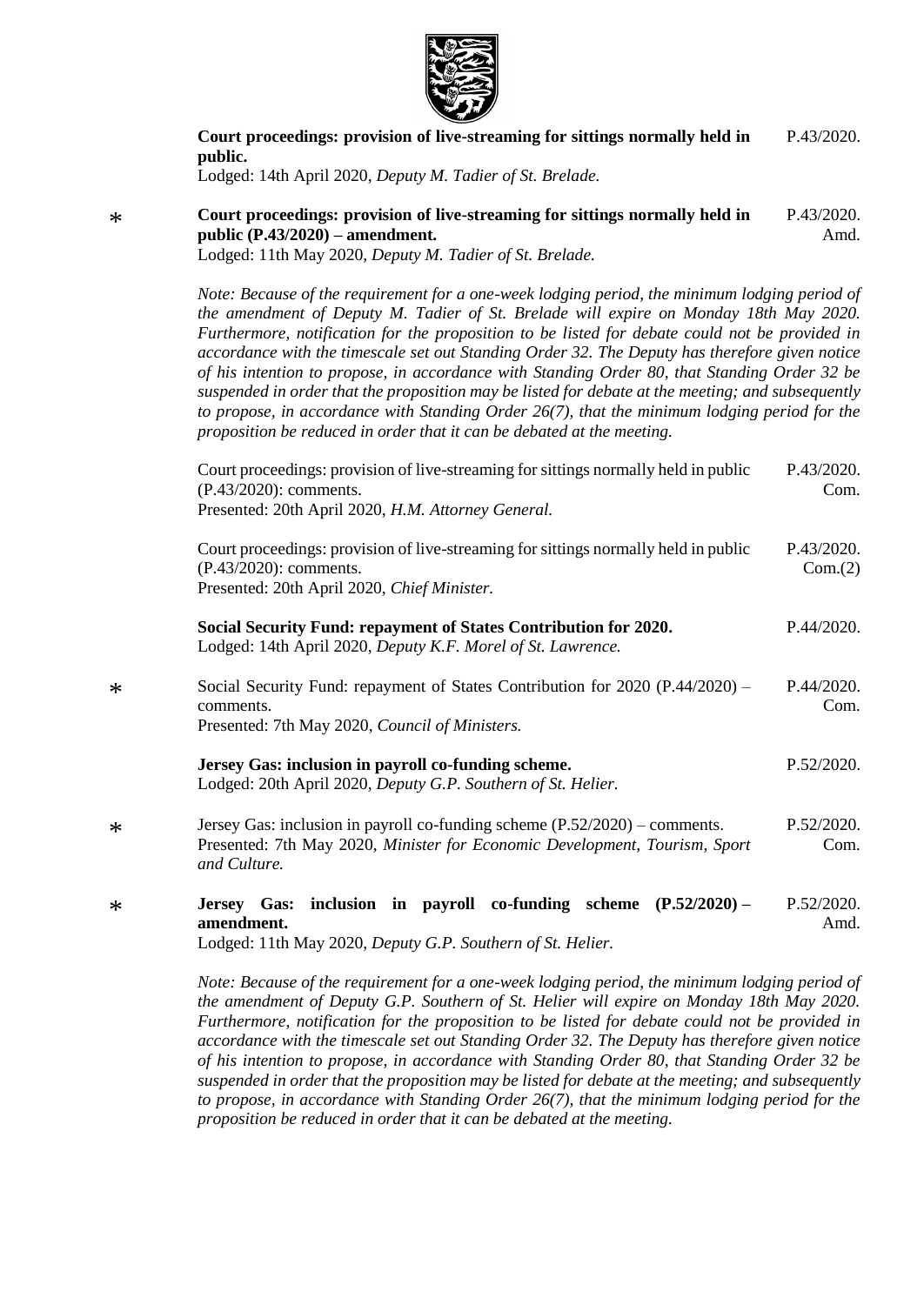

**[Covid-19: questions without notice to all Ministers on the response of the](https://statesassembly.gov.je/AssemblyPropositions/2020/P.53-2020.pdf)  [Government of Jersey \(P.51/2020\)](https://statesassembly.gov.je/AssemblyPropositions/2020/P.53-2020.pdf) – rescindment of paragraph (a).** [Lodged: 24th April 2020,](https://statesassembly.gov.je/AssemblyPropositions/2020/P.53-2020.pdf) *Deputy R.J. Ward of St. Helier.* [P.53/2020.](https://statesassembly.gov.je/AssemblyPropositions/2020/P.53-2020.pdf)

*Note: Because of the requirement for a four-week lodging period, the minimum lodging period of the proposition of Deputy R.J. Ward of St. Helier will expire on Friday 22nd May 2020. The Deputy has therefore given notice of his intention to propose, in accordance with Standing Order 26(7), that the minimum lodging period for the proposition be reduced in order that it can be debated at the meeting.*

**[Arrangements for questions without notice to all Ministers.](https://statesassembly.gov.je/AssemblyPropositions/2020/P.54-2020.pdf)** [P.54/2020.](https://statesassembly.gov.je/AssemblyPropositions/2020/P.54-2020.pdf)

[Lodged: 27th April 2020,](https://statesassembly.gov.je/AssemblyPropositions/2020/P.54-2020.pdf) *Deputy R. Labey of St. Helier.*

*Note: Because of the requirement for a four-week lodging period, the minimum lodging period of the proposition of Deputy R. Labey of St. Helier will expire on Monday 25th May 2020. The Deputy has therefore given notice of his intention to propose, in accordance with Standing Order 26(7), that the minimum lodging period for the proposition be reduced in order that it can be debated at the meeting.*

**[Arrangements for questions without notice](https://statesassembly.gov.je/AssemblyPropositions/2020/P.54-2020Amd.pdf) to all Ministers (P.54/2020): [amendment.](https://statesassembly.gov.je/AssemblyPropositions/2020/P.54-2020Amd.pdf)** [P.54/2020.](https://statesassembly.gov.je/AssemblyPropositions/2020/P.54-2020Amd.pdf) [Amd.](https://statesassembly.gov.je/AssemblyPropositions/2020/P.54-2020Amd.pdf)

Lodged: 1st May 2020, *[Deputy J.M. Maçon of St.](https://statesassembly.gov.je/AssemblyPropositions/2020/P.54-2020Amd.pdf) Saviour.*

#### **[Period of Questions Without Notice to the Chief Minister at every scheduled](https://statesassembly.gov.je/AssemblyPropositions/2020/P.57-2020.pdf)  [Sitting.](https://statesassembly.gov.je/AssemblyPropositions/2020/P.57-2020.pdf)** [P.57/2020.](https://statesassembly.gov.je/AssemblyPropositions/2020/P.57-2020.pdf)

[Lodged: 6th May 2020,](https://statesassembly.gov.je/AssemblyPropositions/2020/P.57-2020.pdf) *Deputy M. Tadier of St. Brelade.*

*Note: Because of the requirement for a four-week lodging period, the minimum lodging period of the proposition of Deputy M. Tadier of St. Brelade will expire on Wednesday 3rd June 2020. The Deputy has therefore given notice of his intention to propose, in accordance with Standing Order 26(7), that the minimum lodging period for the proposition be reduced in order that it can be debated at the meeting.*

**[Draft Covid-19 \(Capacity and Self-Determination\) \(Jersey\) Regulations 202-.](https://statesassembly.gov.je/AssemblyPropositions/2020/P.58-2020.pdf)** Lodged: 6th May 2020, *[Minister for Health and Social Services.](https://statesassembly.gov.je/AssemblyPropositions/2020/P.58-2020.pdf)* [P.58/2020.](https://statesassembly.gov.je/AssemblyPropositions/2020/P.58-2020.pdf)

*Note: Because of the requirement for a six-week lodging period, the minimum lodging period of the proposition of Minister for Health and Social Services will expire on Wednesday 17th June 2020. The Minister has therefore given notice of his intention to propose, in accordance with Standing Order 26(7), that the minimum lodging period for the proposition be reduced in order that it can be debated at the meeting.*

## **M. ARRANGEMENT OF PUBLIC BUSINESS**

Lodged: 1st May 2020, *[Deputy K.F. Morel of St.](https://statesassembly.gov.je/AssemblyPropositions/2020/P.56-2020.pdf) Lawrence.*

### **2nd June 2020**

| Draft Amendment (No. 44) of the Standing Orders of the States of Jersey.<br>Lodged: 14th February 2020, Scrutiny Liaison Committee. | P.12/2020. |
|-------------------------------------------------------------------------------------------------------------------------------------|------------|
| Draft Amendment (No. 45) of the Standing Orders of the States of Jersey.<br>Lodged: 14th February 2020, Scrutiny Liaison Committee. | P.13/2020. |
| Bus service: introduction of through-fares.<br>Lodged: 12th March 2020, Deputy M. Tadier of St. Brelade.                            | P.19/2020. |
| <b>Putting Jersey businesses first.</b>                                                                                             | P.56/2020  |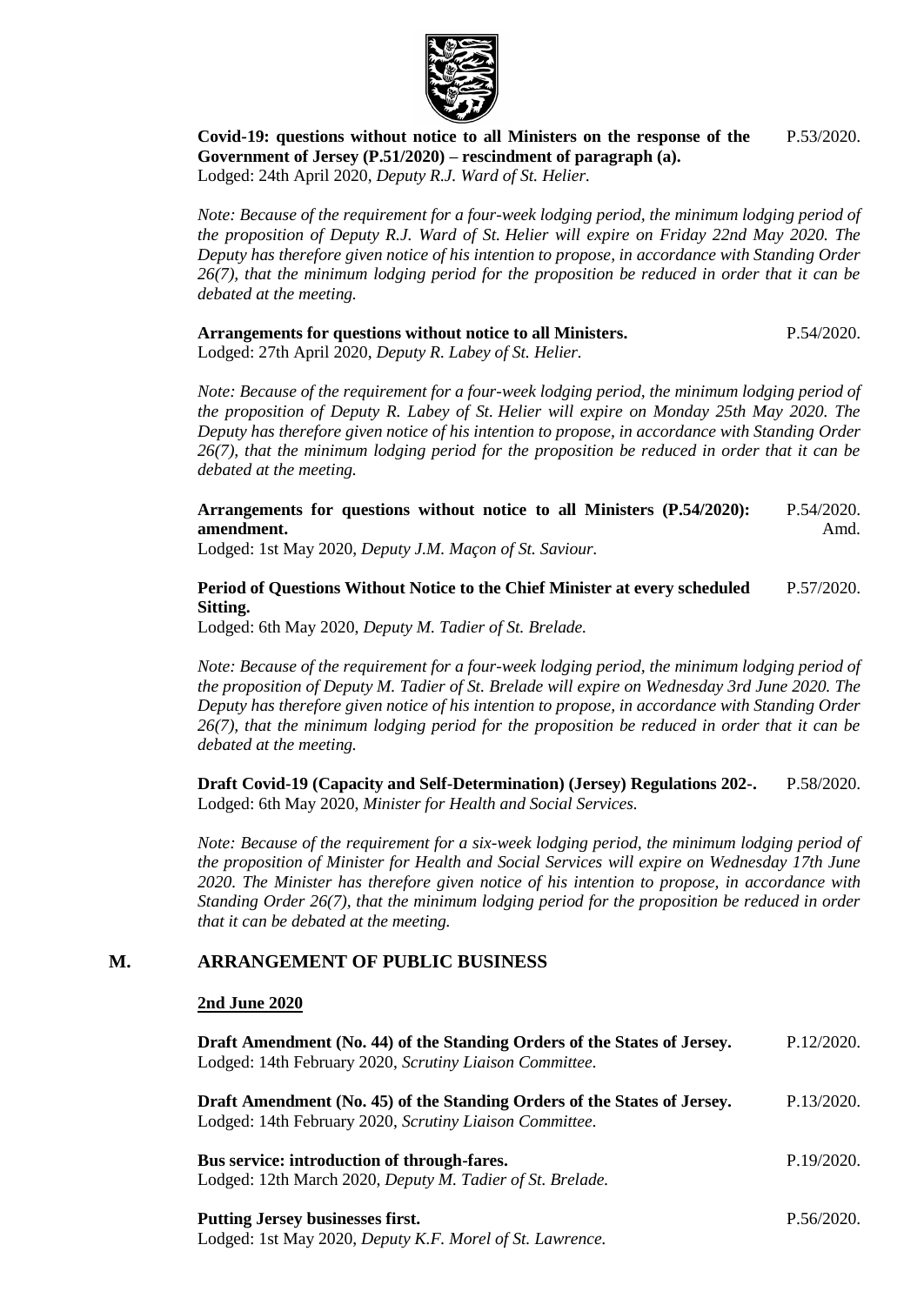

### **16th June 2020** .

| Taxation (Implementation) (International Tax Compliance)<br>Draft<br>(Mandatory Disclosure Rules for CRS Avoidance Arrangements and<br><b>Opaque Offshore Structures) (Jersey) Regulations 202-.</b><br>Lodged: 31st December2019, Minister for External Relations. | P.129/2019.               |
|---------------------------------------------------------------------------------------------------------------------------------------------------------------------------------------------------------------------------------------------------------------------|---------------------------|
| Draft Road Traffic (No. 64) (Jersey) Regulations 202-.<br>Lodged: 3rd February 2020, Minister for Infrastructure.                                                                                                                                                   | P.10/2020.                |
| Ban on the sale of plastic bags.<br>Lodged: 12th February 2020, Deputy I. Gardiner of St. Helier.                                                                                                                                                                   | P.11/2020.<br>(re-issue)  |
| Draft Air Navigation (Rules of the Air) (Amendment No. 2) (Jersey)<br><b>Regulations 202-.</b><br>Lodged: 29th April 2020, Minister for External Relations.<br><b>Priorities for the next Island Plan</b><br>(Consideration In-Committee Debate)                    | P.55/2020.                |
| <b>8th September 2020</b>                                                                                                                                                                                                                                           |                           |
| Draft Public Health and Safety (Rented Dwellings) (Licensing) (Jersey)<br><b>Regulations 201-.</b><br>Lodged: 1st October 2019, Minister for the Environment.                                                                                                       | P.106/2019.               |
| Minimum standards for rented dwellings: licensing regulations.<br>Presented: 21st February 2020.<br>Environment, Housing and Infrastructure Scrutiny Panel.                                                                                                         | S.R.1/2020.               |
| Draft Public Health and Safety (Rented Dwellings) (Licensing) (Jersey)<br>Regulations 201- (P.106/2019): second amendment.<br>Lodged: 20th February 2020, Environment, Housing and Infrastructure Scrutiny<br>Panel.                                                | P.106/2019.<br>Amd. $(2)$ |
| Draft Public Health and Safety (Rented Dwellings) (Licensing) (Jersey)<br>Regulations 201- (P.106/2019): third amendment.<br>Lodged: 12th March 2020, Minister for the Environment.                                                                                 | P.106/2019.<br>Amd. $(3)$ |

### **DR. M. EGAN Greffier of the States**

11th May 2020

**Note –**

**In accordance with the meeting dates fixed for 2019 by the Privileges and Procedures Committee, this meeting will continue, if necessary, on Wednesday 13th and Thursday 14th May 2020.**

**An asterisk** \* **in the left-hand margin denotes either a new item added to this Order Paper since the Order Paper was first published on 6th May 2020, or an item which has been altered or moved.**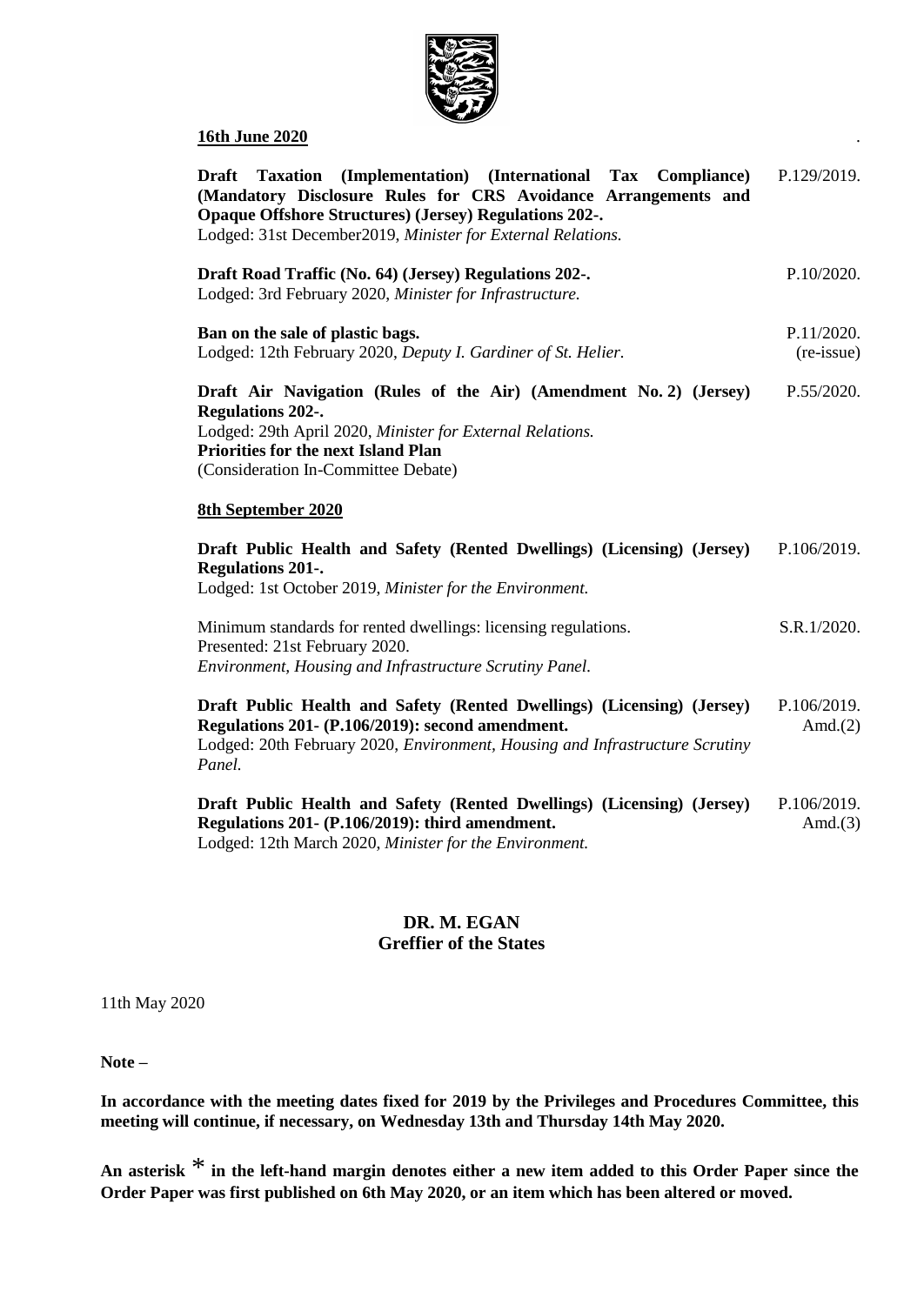

# **Explanatory Note regarding subordinate legislation tabled at this meeting.**

(See Item B)

### **R&O.59/2020.**

Covid-19 (Construction Work) (Amendment – Extension) (Jersey) Order 2020.

This Order amends the Covid-19 (Construction Work) (Jersey) Order 2020 to extend that Order's restriction period so that it ends at the end of Sunday 24th May 2020, rather than at the end of the period of restricted movement declared by the Covid-19 (Restricted Movement) (Jersey) Order 2020.

The Order was made on 10th May 2020 and came into force on 11th May 2020.

### **R&O.60/2020.**

Covid-19 (Restricted Movement) (Amendment – Exceptions, Public Places and Third Extension) (Jersey) Order 2020.

This Order amends the Covid-19 (Restricted Movement) (Jersey) Order 2020.

It extends the period of restricted movement under that Order until the end of Wednesday 20th May 2020.

It extends the time allowed under the exception for being outdoors from 4 hours per day to 6 hours per day.

It provides that if a place would otherwise be treated as public, it is instead to be treated as not being a public place if it falls within the definition of "business premises" in the Covid-19 (Restricted Trading) (Jersey) Regulations 2020 (and is not closed to the public by an Order under those Regulations).

The Order comes into force on 11th May 2020.

The Order was made on 10th May 2020 and came into force on 11th May 2020.

## **R&O.61/2020.**

Covid-19 (Restricted Trading) (Amendment) (Jersey) Order 2020.

This Order amends the Covid-19 (Restricted Trading) (Jersey) Order 2020 (the "Order"), which restricts trading for certain business premises for a specified period under the Covid-19 (Restricted Trading) (Jersey) Regulations 2020 (the "Restricted Trading Regulations").

*Article 2* extends the end date for the period of restricted trading, with the effect that the period of restricted trading will end at the end of Sunday 24th May 2020.

*Article 3* removes certain types of business premises from the list of premises that must be closed to members of the public. The premises being removed are mini-golf courses and property operated by Jersey Heritage. The amendment also makes a consequential amendment relating to a further exception (to be inserted in Article 4(1) of the Order) from the types of retail premises that must be closed.

*Article 4* adds certain business premises to the list of types of business premises that may open for a specified purpose. The business premises and specified purposes being added are –

- (a) food and drink premises for the purpose of selling food or beverages other than intoxicating liquor for persons to consume in an outdoor area or selling intoxicating liquor to persons also taking a meal in an outdoor area;
- (b) large shops, being premises with a retail sales area of at least 700 square metres, for the purpose of selling the goods and merchandise ordinarily sold by those shops;
- (c) outdoor recreational facilities (other than retail premises) for the purposes of allowing the use of recreational facilities in outdoor areas, hiring out equipment to persons who intend to